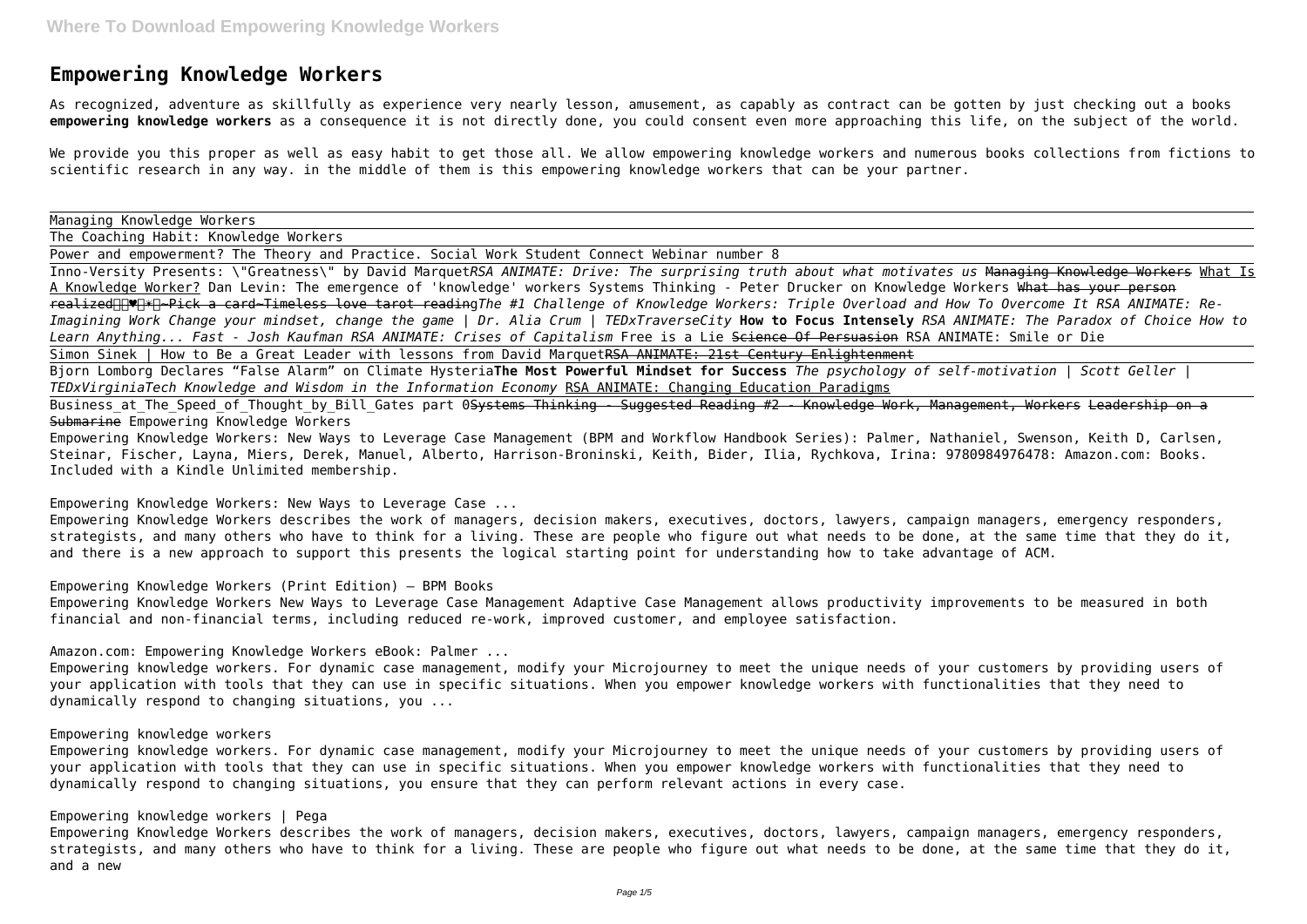[PDF] Empowering Knowledge Workers Full Download-BOOK

Technology endows today's knowledge workers with a real-life superpower: the ability to process enormous amounts of data in real time, increasing productivity while cutting out time-consuming...

How Emerging Technology Is Empowering Knowledge Workers Research has regularly demonstrated that when employees feel empowered at work, it is associated with stronger job performance, job satisfaction, and commitment to the organization. Many leaders...

When Empowering Employees Works, and When It Doesn't

To foster a culture of empowerment, it is crucial to improve employee communications and knowledge sharing in the workplace. Companies around the world use Smarp to boost employee collaboration and communication in order to encourage employee empowerment. In a nutshell, Smarp enhances empowerment in the workplace by:

Employee Empowerment in the Workplace: Definition & Best ... The more you empower your employees, the more they will grow and thrive. Here are ten specific ways to do this: Give employees generous boundaries. Contrary to conventional wisdom, boundaries don't...

10 Powerful Ways To Empower Your Employees Empowering Knowledge Workers describes the work of managers, decision makers, executives, doctors, lawyers, campaign managers, emergency responders, strategists, and many others who have to think for a living. These are people who figure out what needs to be done, at the same time that they do it, and there is a new approach to support this presents the logical starting point for understanding how to take advantage of ACM.

Print Edition: \$49.95 - Books on BPM, Workflow, Case ...

Empowering Knowledge Workers With Data. Organizations that rely solely on the IT department or analytics team to fulfil queries around analytics are likely to be dissatisfied with the results, says Alan Jacobson, the Chief Data and Analytics Officer (CDAO) at data science and analytics firm Alteryx. In an interview with CDOTrends, Jacobson cited a Harvard Business Review study which found that not a single organization that adopted such a model expressed satisfaction with the results.

Empowering Knowledge Workers With Data | CDOTrends Forbes published my article this week on how knowledge workers are being empowered and equipped by emerging technologies. Originally published here . Rapid advances in technology have changed — and continue to change, often with unpredictable results — the way workers and industries function.

Knowledge Workers Need to Be Empowered by Emerging Technology Empowerment in the Workplace Empowerment is feeling in control of your work environment and that you have permission to make decisions in the areas you control and are responsible for in your job. When thinking about empowerment in human relations terms, try to avoid thinking of it as something that one individual does for another.

How to Empower Your Employees - The Balance Careers Papyrus ACM is designed as an empowerment technology for organizations to selectively and securely empower non-technical knowledge workers to interact with all process artifacts in real time and create processes with any sequence and structure interactively, on the fly. Effectiveness and transparency are achieved by linking customers and process performers in the context of the business process.

ISIS Papyrus - Business Apps - Adaptive Case Management

The double whammy for knowledge workers is that at the same time as losing their hegemony of knowledge, they have become remote from the trappings that come with being in the office. The corollary is that the digital connections accelerated into use by lockdown are empowering frontline workers.

Taking the office out of office politics is empowering ...

Empowerment ED is a free monthly webinar series to train service providers, caseworkers, other professionals who work with people with disabilities to better understand and address the unique financial situations of people with disabilities. Register for an upcoming webinar or watch past webinars below.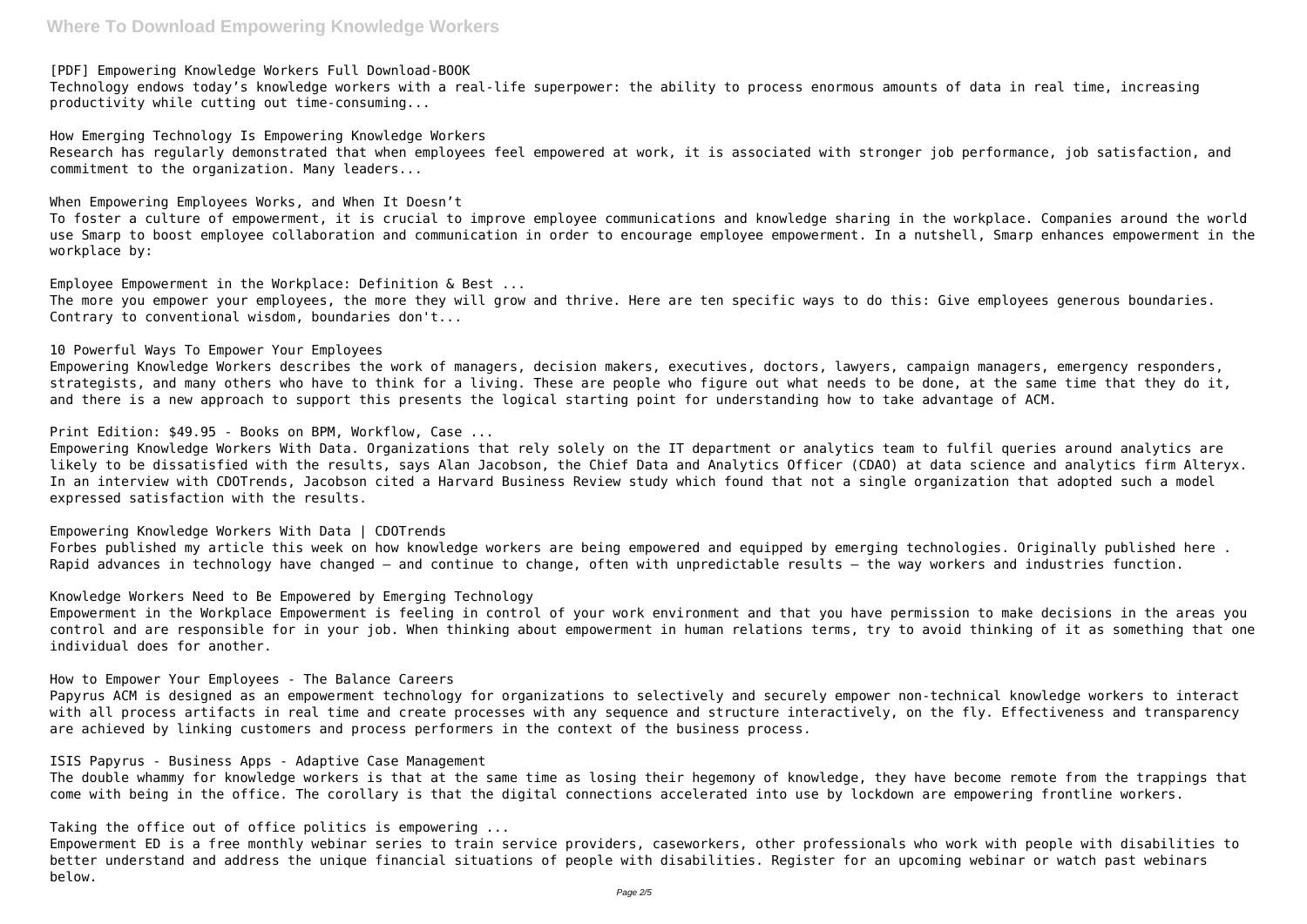EmpoweredNYC - DCA Thinking Matters | Empowering knowledge workers to be more efficient, adaptive, and effective.

Thinking Matters | Empowering knowledge workers to be more ...

The Importance of Empowering Employees Empowering employees means giving your team members permission to take action and make decisions within your organization. It also means there is trust and understanding in place to ensure these actions are in line with company goals. Empowering employees is important for growing a sustainable business.

Empowering Knowledge Workers describes the work of managers, decision makers, executives, doctors, lawyers, campaign managers, emergency responders, strategists, and many others who have to think for a living. These are people who figure out what needs to be done, at the same time that they do it, and a new approach to support this kind of worker presents the logical starting point for understanding how to take advantage of ACM.

"A dearth of strategy exists in the U.S. government. The volatile post-Cold War security environment drove the Department of Defense bureaucracies to adapt business processes and structures to cope with crises. The Global War on Terror and the emergence of diverse, insidious, and disparate threats to national security now dominate the focus of the Defense Intelligence Enterprise. Senior leaders and policy-makers laboring to keep abreast of the events of the day put current intelligence in high demand. Planners are likewise consumed with current operations and rarely engaged in planning beyond a fiveyear time horizon. Thus, there is little demand for long-term assessments or analysis, and few resources are dedicated to strategic estimates. The rapidly-changing character of the strategic environment demands greater effort to anticipate surprises and create strategies to address them. Achieving a strategy-minded workforce requires reorganization and better management to encourage creative thinking and innovation from knowledge workers, and a greater demand signal from leaders for strategically-oriented staff products. Without strategic vision and strategic foresight informed by welldeveloped strategic intelligence estimates, the United States and its military establishment will continue to lurch from daily crisis to daily crisis and continue to mistake near-term activity for long-term progress toward greater national security."--Abstract.

Best Practices for Knowledge Workers describes ACM in the current era of digitization, Internet of Things (IoT), artificial intelligence (AI), intelligent BPMS and BPM Everywhere. You will learn how support of adaptive, data-driven processes empowers knowledge workers to know in real-time what is happening at the edge points, and to take actions through the combination of rule-driven guidance and their own know-how. It is not a traditionallyautomated system but intelligent automation, where technology doesn't merely replace human decision-making but extends the reach of the knowledge worker; making IoT data actionable. As Sandy Kemsley points out in her foreword: As adaptive case management (ACM) systems mature, we are moving beyond simple systems that allow knowledge workers to define ad hoc processes, to creating more intelligent systems that support and guide them. Knowledge workers still need to dynamically add information, define activities and collaborate with others in order to get their work done, but those are now just the table stakes in a world of big data and intelligent agents. To drive innovation and maintain operational efficiencies, we need to augment case work – typically seen as relying primarily on human intelligence – with machine intelligence. In other words, we need intelligent ACM. Highly predictable work is easy to support using traditional programming techniques, while unpredictable work cannot be accurately scripted in advance, and thus requires the involvement of the knowledge workers themselves. The core element of Adaptive Case Management (ACM) is the support for real-time decision-making by knowledge workers. In award-winning case studies covering industries as a diverse as law enforcement, transportation, insurance, banking, state services, and healthcare, you will find instructive examples for how to transform your own organization. This important book follows these groundbreaking best-sellers on ACM; Thriving on Adaptability, Empowering Knowledge Workers, Taming the Unpredictable, How Knowledge Workers Get Things Done, and Mastering the Unpredictable and provides important papers by thought-leaders in this field, together with practical examples, detailed ACM case studies and product reviews.

Changing organizational culture can be a difficult if not impossible task. Several studies identify factors which contribute to organizational culture. We explore two such factors, empowerment and employee involvement. We study an organization which is attempting to improve organizational culture. Through the evaluation of employee perspectives and the integration of existing models of empowerment and employee involvement, we provide recommendations to enhance these factors to trigger a shift in organizational culture. The human resources department maintains several roles in the organization. In these roles HR representatives have the opportunity to affect empowerment by applying HR strategies. They possess knowledge, skills, relationships, and the position to champion empowerment initiatives, facilitate the development of empowering managers, implement empowerment programs, and provide a knowledge base regarding empowerment. We provide an analysis of a variety of perspectives and options that may be applied by HR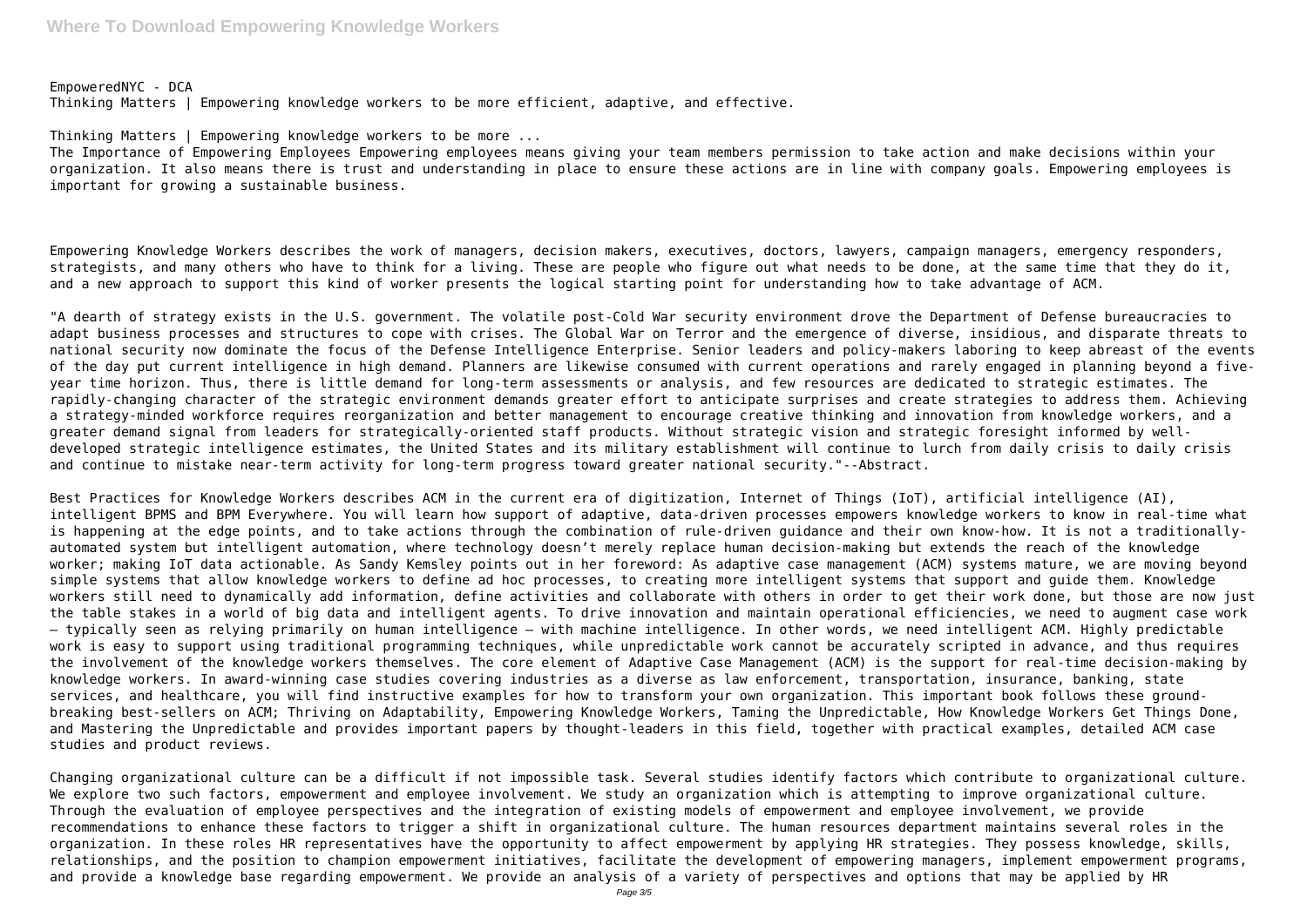professionals to enhance empowerment.

Highly predictable work is easy to support using traditional programming techniques, while unpredictable work cannot be accurately scripted in advance, and thus requires the involvement of the knowledge workers themselves. The core element of Adaptive Case Management (ACM) is the support for real-time decision-making by knowledge workers. How Knowledge Workers Get Things Done describes the work of managers, decision makers, executives, doctors, lawyers, campaign managers, emergency responders, strategist, and many others who have to think for a living. These are people who figure out what needs to be done, at the same time that they do it, and there is a new approach to support this presents the logical starting point for understanding how to take advantage of ACM. Keith Swenson points out, "We are seeing a fundamental shift in our workforce, and in the ways they need to be managed. Not only are companies engaging their customers in new ways, but managers are engaging workers in similarly transformed ways." In award-winning case studies covering industries as a diverse as law enforcement, transportation, insurance, banking, state services, and healthcare, you will find instructive examples for how to transform your own organization. This important book follows the ground-breaking ACM publications, Taming the Unpredictable and Mastering the Unpredictable and provides important papers by thought-leaders in this field, together with practical examples, detailed ACM case studies and product reviews.

Managing the Knowledge Culture expertly explores how to overcome one of the biggest challenges 21st century leaders and their followers face functioning effectively in a knowledge culture. The thoroughly up-to-date book will deepen your understanding of the knowledge culture and its management and clearly detail the changing roles. For human resource professionals or managers who wants to be on the leading-edge of knowledge management, this realistic resource is a must.

This book constitutes revised papers from the eight International Workshops held at the 16th International Conference on Business Process Management, BPM 2018, in Sydney, Australia, in September 2018: BPI 2018: 14th International Workshop on Business Process Intelligence; BPMS2 2018: 11th Workshop on Social and Human Aspects of Business Process Management;‐ PODS4H 2018: 1st International Workshop on Process-Oriented Data Science for Healthcare; AI4BPM 2018: 1st International Workshop on Artificial Intelligence for Business Process Management; CCBPM 2018: 1st International Workshop on Emerging Computing Paradigms and Context in Business Process Management; BP-Meet-IoT / PQ 2018: Joint Business Processes Meet the Internet-of-Things and Process Querying Workshop; DeHMiMoP 2018: 1st Declarative/Decision/Hybrid Mining and Modelling for Business Processes Workshop; REBM /EdForum 2018: Joint Requirements Engineering and Business Process Management Workshop and Education Forum The 45 full papers presented in this volume were carefully reviewed and selected from 90 submissions.

Adaptive Case Management is ultimately about allowing knowledge workers to work the way that they want to work and to provide them with the tools and information they need to do so effectively. Surendra Reddy points out in his Foreword: "Imagine a fully integrated ACM system layered into the value stream of an enterprise. The customer support team is able to focus on customer needs, with easy access to the entire company's repertoire of knowledge, similar cases, information, and expertise, as if it were a service. To truly accommodate customers, companies must vest real power and authority in the people and systems that interact directly with customers, at the edge of the organization and beyond. ACM empowers the knowledge worker to collaborate, derive new insights, and fine tune the way of doing business by placing customers right in the center where they belong, to drive innovation and organizational efficiencies across the global enterprise. "It's a whole different thing; a new way of doing business that enables organizations to literally become one living-breathing entity via collaboration and adaptive data-driven biological-like operating systems. "ACM, in my opinion, is the future blueprint for the way of doing business." Thriving on Adaptability describes the work of managers, decision makers, executives, doctors, lawyers, campaign managers, emergency responders, strategists and many others who have to think for a living. These are people who figure out what needs to be done at the same time that they do it. In award-winning case studies covering industries as a diverse as law enforcement, transportation, insurance, banking, state services, and healthcare, you have instructive examples to optimize your own organization. This important book follows the groundbreaking best-sellers in this series;"Empowering Knowledge Workers, Taming the Unpredictable, How Knowledge Workers Get Things Done, "and "Mastering the Unpredictable " Thriving on Adaptability: Table of Contents Foreword ACM 2.0: Decoding the Business Genome; The power of Data-Driven Adaptive Process Management, Contextual Intelligence, Case-Based Reasoning, and Machine Learning Surendra Reddy Thriving on Adaptability, Introduction and Overview Layna Fischer, Future Strategies Inc. Part 1: About Case Management " My Sandbox, Your Sandbox Keith D Swenson " "Understanding and Evaluating Case Management

Advanced Topics in End User Computing features the latest research findings dealing with end user computing concepts, issues, and trends. Empirical and theoretical research concerned with all aspects of end user computing including development, utilization, and management are included. Volume three is specifically interested in those studies that show a significant contribution by relating end user computing to end user satisfaction, end user productivity, and strategic and competitive advantage. \*Note: This book is part of a new series entitled "Advanced Topics in End User Computing." This book is Volume Three within this series (Vol. III, 2004).